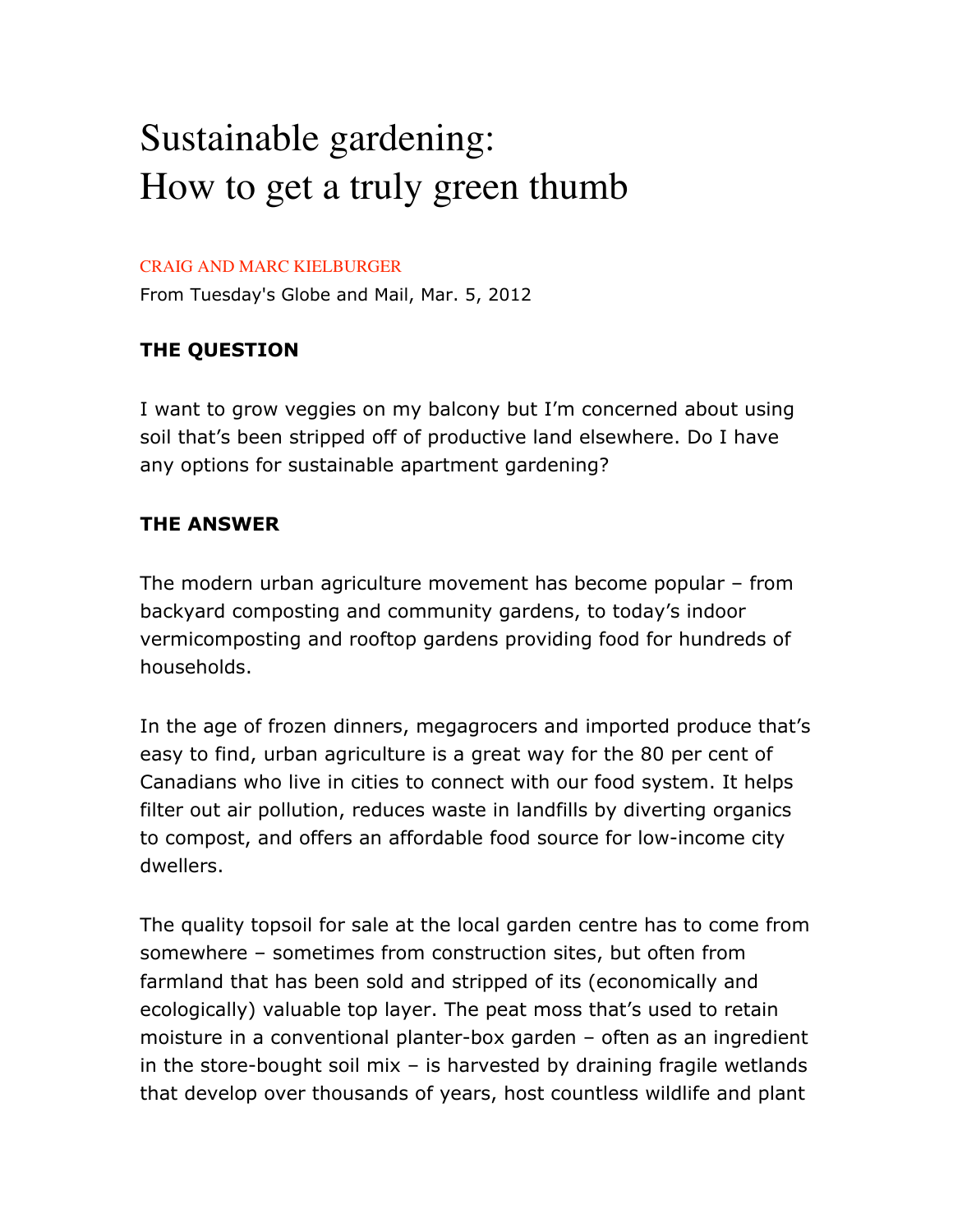species, and mitigate climate change by sequestering three times as much carbon as above-ground ecosystems.

A great alternative to topsoil and peat moss is mixing finished compost with coir – a natural fibre from the husk of a coconut that's widely available in gardening stores. Coir is a by-product (it would otherwise be discarded when processing coconuts for milk and oil) and therefore could be seen as more sustainable; but given the lack of palm trees in Canada, it does come with a carbon footprint.

Another option is to try garden sharing – a new movement that connects apartment dwellers itching to garden with busy homeowners whose untended backyards yearn to be gardened. Our friend Kamal Mattar is a surgeon in Niagara Falls, Ont., who lives in Toronto and used to have a rather sad-looking, weed-dominated backyard. Instead of calling in a SWAT team of landscapers, Dr. Mattar found the website SharingBackyards.com and met Laura Hamilton, who lived in an apartment building nearby. When we stopped by Dr. Mattar's backyard a month after they connected, Ms. Hamilton was happily watering raspberries, staking tomato plants that would yield a winter's worth of sauce, and pruning zucchini flowers – a bounty that Dr. Mattar was happy to leave to Ms. Hamilton in exchange for a much more aesthetically pleasing yard.

And finally, if you're concerned about fertile soil on Canada's dwindling farmlands, you can help keep it where it is by supporting your localfarmers' markets and community-supported agriculture baskets – a weekly, local, farm-fresh produce delivery service.

USC Canada (Unitarian Service Committee) is a Canadian organization working on food security issues at home and overseas: It has a great online guide for finding your local CSA.

Despite our climatic challenges, Canadians love gardening – in fact, gardening is so popular it rivals our love of hockey, with 11 per cent of